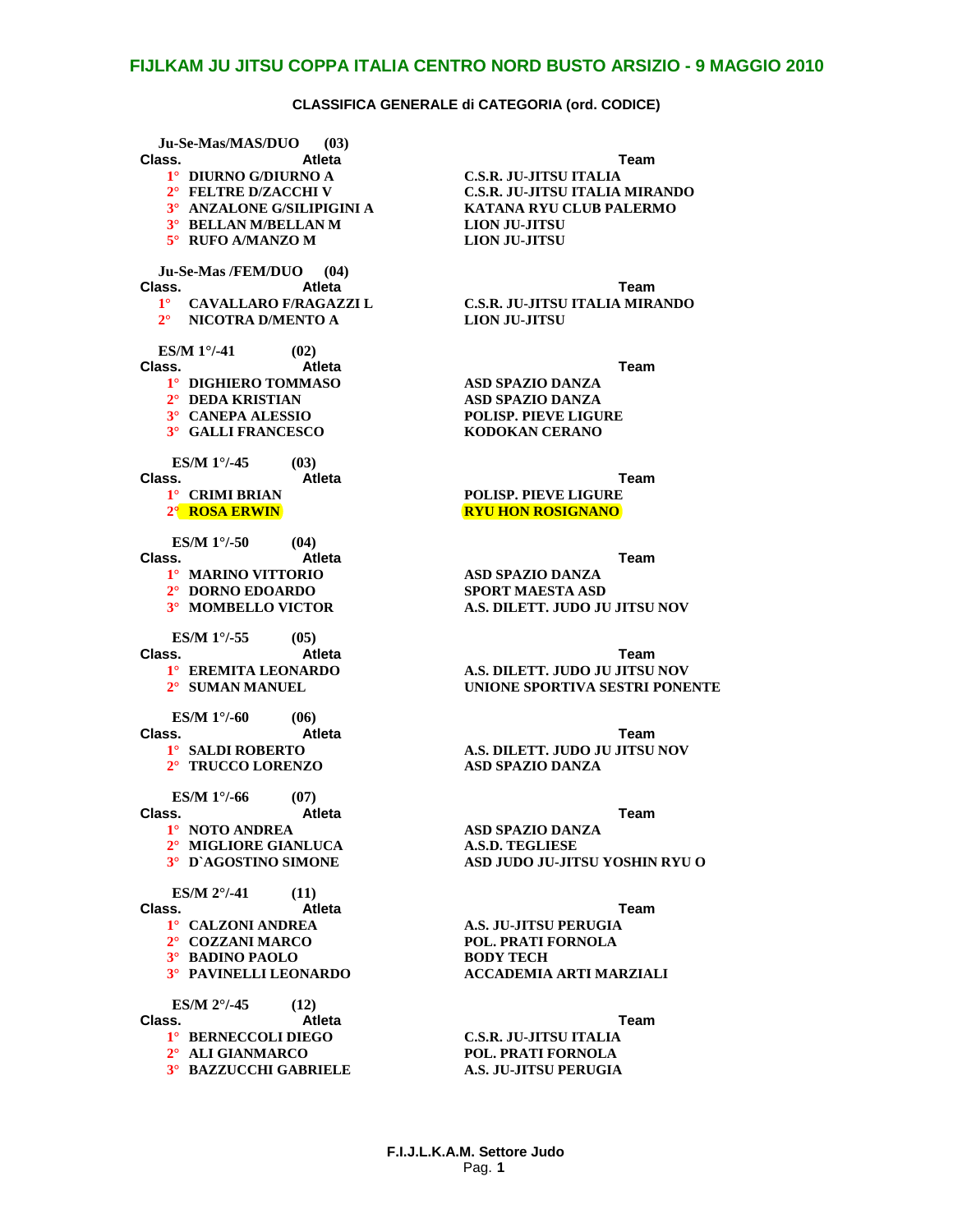**ES/M 2°/-55** (14)<br>**Class.** At **Class. Atleta Team 1° SARIC DARIO C.S.R. JU-JITSU ITALIA 2° SCRICCIOLO ALESSIO A.S. JU-JITSU PERUGIA 3° CECCOLIN GIUSEPPE A.S. DILETT. JUDO JU JITSU NOV 3° DE VITIS ENRICO A.S. DILETT. JUDO JU JITSU NOV ES/M 2°/-66 (16) Class. Atleta Team 1° CORBUCCI GIANMARCO A.S. JU-JITSU PERUGIA ES/M 2°/+66 (17) Class. Atleta Team 1° TASSINARI GIOVANNI C.S.R. JU-JITSU ITALIA 3° CASTIELLO ALEX C.S.R. JU-JITSU ITALIA 3° MACCAGNANI GUGLIELMO C.S.R. JU-JITSU ITALIA ES/F 2°/-44 (30) Class. Atleta Team 1° FARNE` ANTONELLA C.S.R. JU-JITSU ITALIA ES/F 2°/-57 (33) Class. Atleta Team 1° PIRRONE FEDERICA C.S.R. JU-JITSU ITALIA**  $3°$  **LAGOMARSINO CLAUDIA ES/F 2°/-63 (34) Class. Atleta Team 1° BULLETTI LAURA A.S. JU-JITSU PERUGIA 2° VIGNOLO MARIA LINDA BODY TECH CA/M 1°/-66 (40) Class. Atleta Team 1° DI TERLIZZI MICHELE C.S.R. JU-JITSU ITALIA 2° MELONI MATTEO CA/M 2°/-60 (47) Class. Atleta Team 1° D`ANGELO CLAUDIO NEW CENTER BODY SYSTEM 2° MUSUMECI MATTIA ASD SPAZIO DANZA 3° BUTTIERI GIOVANNI CA/M 2°/-66 (48) Class. Atleta Team 1° PEGORARO MIRKO ACCADEMIA ARTI MARZIALI 2° GOGNA ALESSIO BUDO ARASHI NOVI LIGURE CA/M 2°/-73 (49) Class. Atleta Team 1° CASCANTE CARLOS A.S.D. TEGLIESE 3° AMIR BENDOUHOU CA/M 2°/-81 (50) Class. Atleta Team 1° MURTAS AMBROGIO ASD SPAZIO DANZA**

**2° BERTI THOMAS ACCADEMIA ARTI MARZIALI**

 $POLISP.$  PIEVE LIGURE

*2* **UNIONE SPORTIVA SESTRI PONENTE** 

**2° POGGI FEDERICA POLISP. PIEVE LIGURE**

**2° REBORA ALESSANDRO BUDO ARASHI NOVI LIGURE**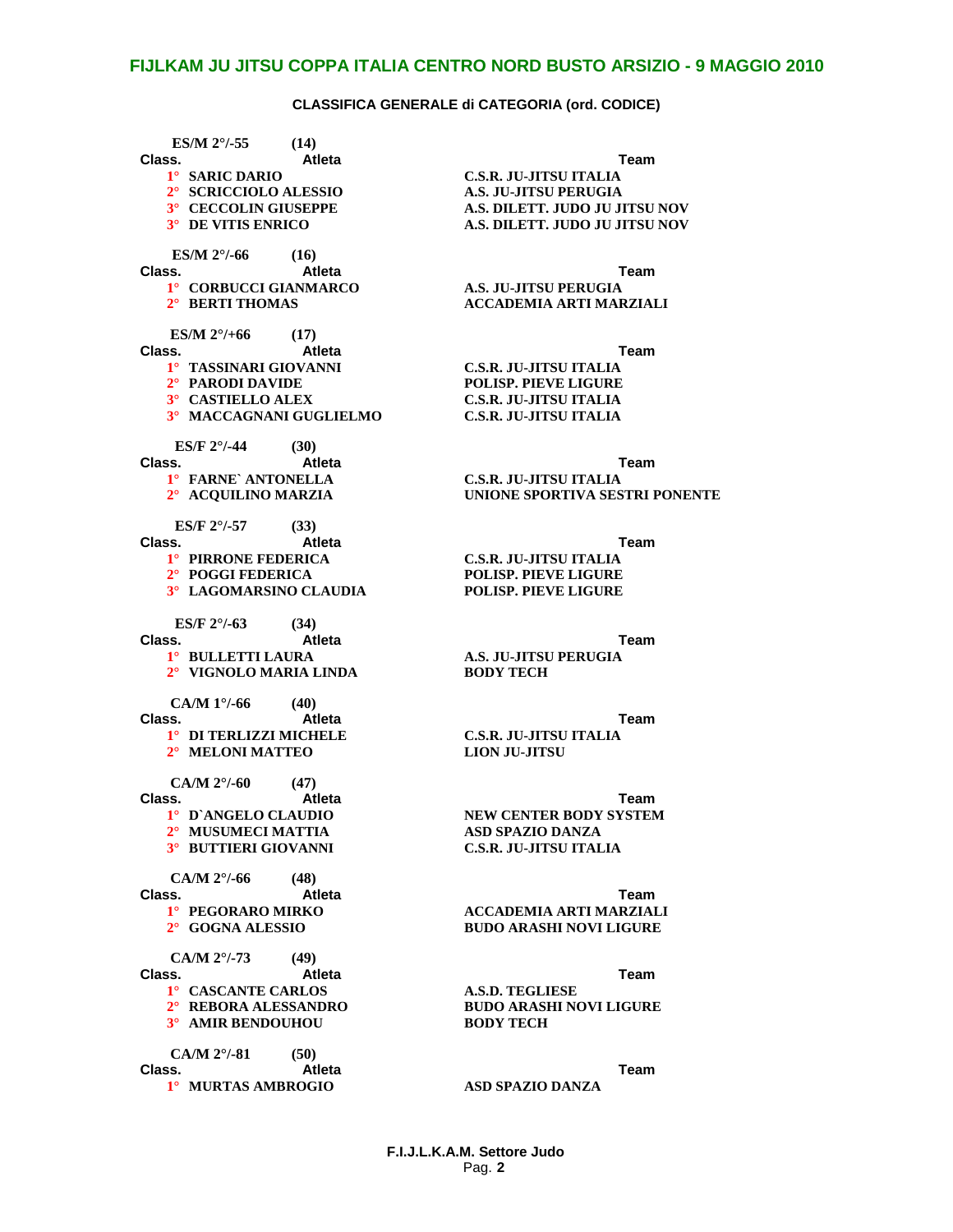**CA/F 2°/-52 (63) Class. Atleta Team 1° SCRICCIOLO JESSICA A.S. JU-JITSU PERUGIA 3° DONDI ROBERTA KODOKAN CERANO CA/F 2°/-57 (64) Class. Atleta Team 1° CERBINI ALESSANDRA A.S. JU-JITSU PERUGIA CA/F 2°/+70 (67) Class. Atleta Team 2° MELLONI ELEONORA JU/M 1°/-56 (00) Class. Atleta Team 2° BUENANO MARLON ASD TEGLIESE JU/M 1°/-77 (03) Class. Atleta Team JU/M 2°/-56 (07) Class. Atleta Team 1° GIACOPINELLI PAOLO POL. PRATI FORNOLA 2° PORCU JULIEN** *JU/M 2<sup>°</sup>/-62* **(08)**<br>**Class.** At **Class. Atleta Team 1° CARMÈ LORENZO POL. PRATI FORNOLA 2° VENERINA ROBERTO**<br>**3° BIAGIOTTI MIRKO JU/M 2°/-69 (09) Class. Atleta Team JU/M 2°/-77 (10) Class. Atleta Team 1° CIRELLI MATTIA ASD TEGLIESE 3° ICARDI ANDREA JU/M 2°/+94 (13) Class. Atleta Team 1° MANITTO MORENO ASD SPAZIO DANZA**  $2^\circ$  **VINCENZI NICOLO JU/F 1°/-55 (15) Class. Atleta Team 1° BUBBINI MICOL JU-JITSU RYU SAKURA-TRIESTE 3° D`AMICO ELISABETTA** 

**2° PILO` MARZIA A.S. DILETT. JUDO JU JITSU NOV 2° BARISIONE LUCIA POLISP. PIEVE LIGURE 1° AVANZATI DENISE NEW CENTER BODY SYSTEM 1° PRANDINI OMAR A.S. DILETT. JUDO JU JITSU NOV 1° CIRO` DACHIER RICCARDO ASD JUDO JU JITSU YOSHIN RYU O 2° CATANIA VITO ACCADEMIA ARTI MARZIALI UNIONE SPORTIVA SESTRI PONENTE 3° DI TRAPANI DAVIDE NEW CENTER BODY SYSTEM 1° BIUSO LUCA NEW CENTER BODY SYSTEM 2° PIERALINI MARCO JUDO SAKURA CUSANO A.S.D. 2° FERRAIOLO ALESSANDRO JUDO SAKURA CUSANO A.S.D.**

**2° POL. PRATI FORNOLA**<br>**ASD SPAZIO DANZA** 

**F.I.J.L.K.A.M. Settore Judo** Pag. **3**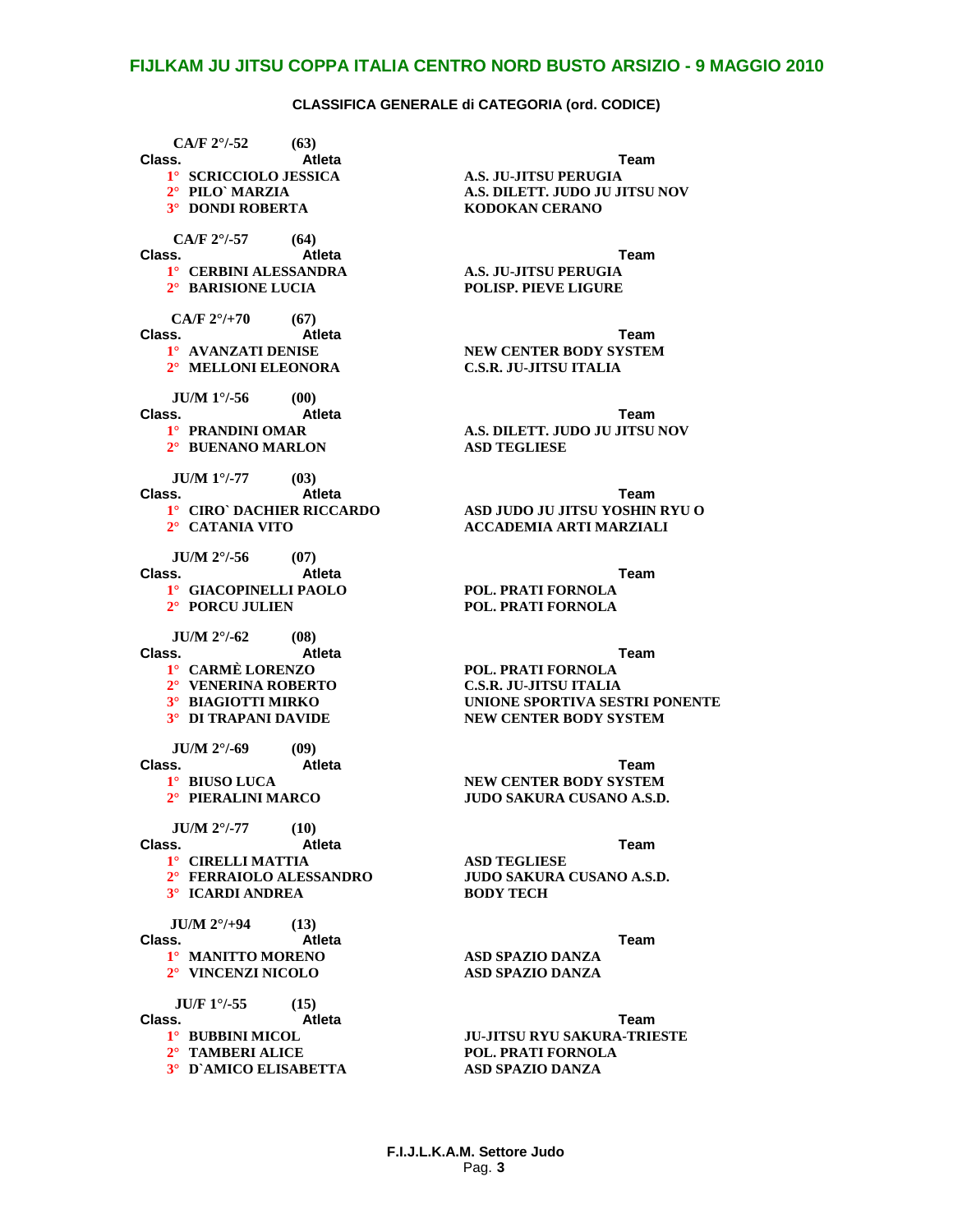| $JU/F 1^{\circ}/+70$<br>(18)              |                                  |
|-------------------------------------------|----------------------------------|
| Class.<br><b>Atleta</b>                   | Team                             |
| 1° ISOLABELLA ANASTASIA                   | <b>ACCADEMIA ARTI MARZIA</b>     |
| SE/M 1°/-69<br>(25)                       |                                  |
| Class.<br><b>Atleta</b>                   | Team                             |
| 1° RIVOLDINI DENNY                        | <b>RYU GIN JU JITU</b>           |
| 2° ANILE CRISTIAN                         | A.S.D. JUNAN SHIN-KAI            |
| 3° DE BIASE ANTONIO                       | <b>A.S.D. SEION SHIRO RYU</b>    |
| <sup>3</sup> <sup>°</sup> PARTEMIO GIULIO | <b>A.S.D.GINNASTICA DI TORIN</b> |
| 5° PEZZONI FABIO                          | <b>JU JITSU CENTER PARMA</b>     |
| 5° TROMBINO FAUSTO                        | <b>A.S. KODOKAN VARESE</b>       |
| 7° ARGIOLAS SILVIO                        | <b>LION JU JITSU</b>             |
| 7° GIURATO JONATHAN                       | A.S.D. JUNAN SHIN-KAI            |
| <b>SE/M 1<sup>o</sup>/-77</b><br>(26)     |                                  |
| Class.<br>Atleta                          | Team                             |
| 1° BERRUTI PIETRO                         | <b>DOJO DAITO RYU GENOVA</b>     |
| 2° CUNGU ALFRED                           | <b>A.S. KODOKAN VARESE</b>       |
| 3° CALIENDO SALVATORE                     | <b>C.S.R. JU-JITSU ITALIA</b>    |
| 4° CHAOUR SALAH                           | A.S.D. JUNAN SHIN-KAI            |
| 4° MANZO MATTIA                           | <b>LION JU JITSU</b>             |
| 4° VANELLI MARCO                          | <b>A.S.D. SEION SHIRO RYU</b>    |
| <b>SE/M 1<sup>o</sup>/-85</b><br>(27)     |                                  |
| Class.<br>Atleta                          | Team                             |
| 1° BOVIO CARLO                            | A.S. DILETT. JUDO JU JITSU       |
| 2° TRIVI MARCO                            | <b>A.S.D. SEION SHIRO RYU</b>    |
| 3° GUERCIO VINCENZO                       | <b>NEW CENTER BODY SYSTEM</b>    |
| 3° MONTORFANO RICCARDO                    | A.S.D. YAMATO ABBIATEGR          |
| <b>SE/M 1°/+94</b><br>(29)                |                                  |
| Class.<br><b>Atleta</b>                   | <b>Team</b>                      |
| 1° CARDANO CESARE                         | <b>A.S.D. SEION SHIRO RYU</b>    |
| 2° TAVANO RUDY                            | <b>RYU GIN JU JITU</b>           |
| <b>3º AMBROSONE JUAN CARLOS</b>           | <b>RYU HON ROSIGNAO</b>          |
| SE/M $2^{\circ}/-62$<br>(30)              |                                  |
| Class.<br><b>Atleta</b>                   | Team                             |
| 1° DE POMPEIS GIUSEPPE                    | <b>TAEKJITSU CARDITO</b>         |
| 2° CINA MARCO                             | <b>AKIYAMA BUDO CLUB CAP.</b>    |
| 3° FERRONE DANIELE                        | <b>C.S.R. JU-JITSU ITALIA</b>    |
| 3° GRASSI ANDREA                          | A.S. DILETT. JUDO JU JITSU       |
| 5° GALEONE GABRIELE                       | <b>ACCADEMIA ARTI MARZIA</b>     |
| 5° KAMBAR ALI                             | <b>A.S. KODOKAN VARESE</b>       |
| 7° BAROZZI ALAN                           | ASD JUDO JU JITSU YOSHIN         |
| $7^{\circ}$<br><b>CORGHI ALFREDO</b>      | <b>A.S.D. SEION SHIRO RYU</b>    |
| SE/M 2°/-69<br>(31)                       |                                  |
| Class.<br><b>Atleta</b>                   | Team                             |
| 1° MUSUMECI FABIO                         | <b>DAIKI DOJO FIRST FITNES</b>   |
| 2° DE AGOSTINI ANDREA                     | A.S. DILETT. JUDO JU JITSU       |
| 3° MAZZARA GIOVANNI                       | <b>NEW CENTER BODY SYSTEM</b>    |
| 3° RICHAUD CRISTIANO                      | <b>DOJO KARATE JUDO PINER</b>    |
| $5^\circ$ BEJA BETIM                      | <b>G.S. JU JITSU PERUGIA</b>     |
| 5° URSO CLAUDIO                           | POL. PRATI FORNOLA               |
|                                           |                                  |

# **1° ISOLABELLA ANASTASIA ACCADEMIA ARTI MARZIALI**

**2° ANILE CRISTIAN A.S.D. JUNAN SHIN-KAI**  $\overline{N}$  **SHIRO RYU 3° PARTEMIO GIULIO A.S.D.GINNASTICA DI TORINO**  $ENTER PARMA$ **5° TROMBINO FAUSTO A.S. KODOKAN VARESE**  $\overline{\mathbf{N}}$  SHIN-KAI

**1° BOVIO CARLO A.S. DILETT. JUDO JU JITSU NOV 2° TRIVI MARCO A.S.D. SEION SHIRO RYU**  $ER BODY SYSTEM$ **3° MONTORFANO RICCARDO A.S.D. YAMATO ABBIATEGRASSO**

**1° DE POMPEIS GIUSEPPE TAEKJITSU CARDITO**  $\overline{B}$ UDO CLUB CAPACI **3° FERRONE DANIELE C.S.R. JU-JITSU ITALIA 3° GRASSI ANDREA A.S. DILETT. JUDO JU JITSU NOV 5° GALEONE GABRIELE ACCADEMIA ARTI MARZIALI 5° KAMBAR ALI A.S. KODOKAN VARESE 7° BAROZZI ALAN ASD JUDO JU JITSU YOSHIN RYU O**  $\overline{\textbf{N}}$  **SHIRO RYU** 

**1° MUSUMECI FABIO DAIKI DOJO FIRST FITNES 2° DE AGOSTINI ANDREA A.S. DILETT. JUDO JU JITSU NOV**  $\overline{\textbf{ER BODY} S}$ *NSTEM* **3° RICHAUD CRISTIANO DOJO KARATE JUDO PINEROLO**  $SU$  **PERUGIA**  $FORNOLA$